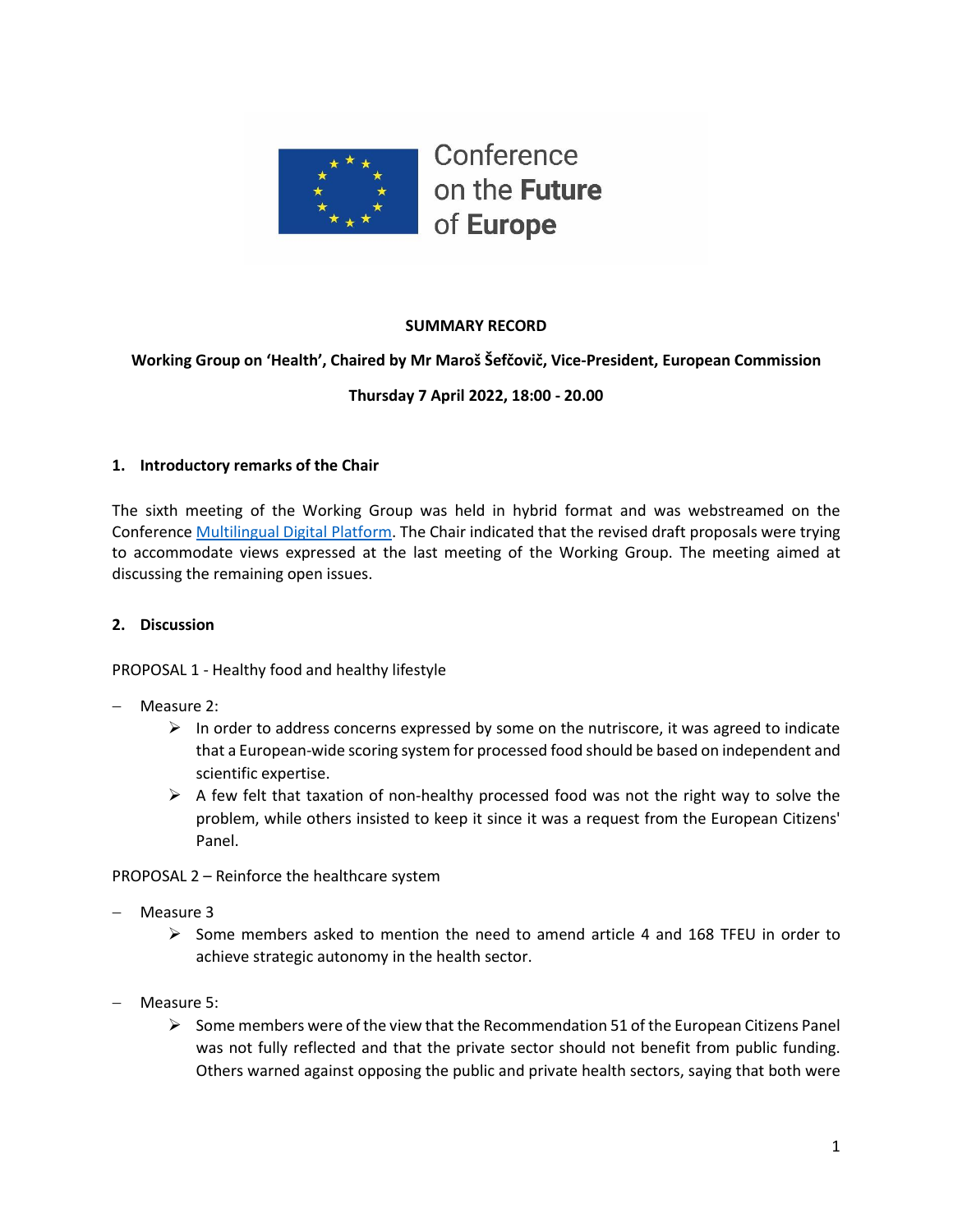necessary and complementary to ensure access to quality and affordable healthcare to all patients in all territories. Wording was found to address the concerns expressed on both sides.

PROPOSAL 3 – A broader understanding of Health

- − Measure 1:
	- $\triangleright$  Some members underlined the importance to address mental health and addictions, while others said that both issues are different and should be dealt with separately.
- − Measure 2:
	- $\triangleright$  A member mentioned the importance of sexual education for young people and proposed that free condoms be provided in all public spaces.

PROPOSAL 4 – Equal access to health for all

- − A member asked to mention in the objective of the proposal that all Europeans should have equal and universal access to health care.
- − Measure 1:
	- $\triangleright$  Some members suggested to add a reference to the importance of the proximity of care.
- − Measures 2 and 3:
	- $\triangleright$  Some members considered that EU competences should not supersede national ones and insisted on the respect of the subsidiarity principle. Several others called for stronger wording to include health as a shared competence and to amend Article 4 TFEU in order to reflect Recommendation 49 of the European Citizens' Panel and address the challenges in the health area. Some others said that the Recommendations that do not require Treaty changes should be implemented rapidly. The Chair said that Treaty change is an aspirational goal which should not detract us from what can be done immediately and that he would reflect on the way to take into account the discussion on the matter.
- − Measure 4:
	- $\triangleright$  On cross-border cooperation: a member asked to add severe burns in the list of highly specialised treatments and was of the opinion that a European network for transplants and organ donations should be put in place.
	- $\triangleright$  A member said that the cross-border health directive was not working in practice and should be amended.

It was agreed to make a general reference to the war in Ukraine which demonstrates the need to have even more resilient health systems and to further develop the European Health Union.

Commissioner Kyriakides intervened remotely and indicated that topics discussed were very much in line with current Commission initiatives, in particular the pharmaceutical and the farm to fork strategies. She said that legislation on the use of antibiotics, hormonal substances and endocrine disruptors already exist but underlined that industry's engagement is key. In this regard, she referred to the EU Code of Conduct on Responsible Food Business and Marketing Practices involving industry stakeholders. She suggested to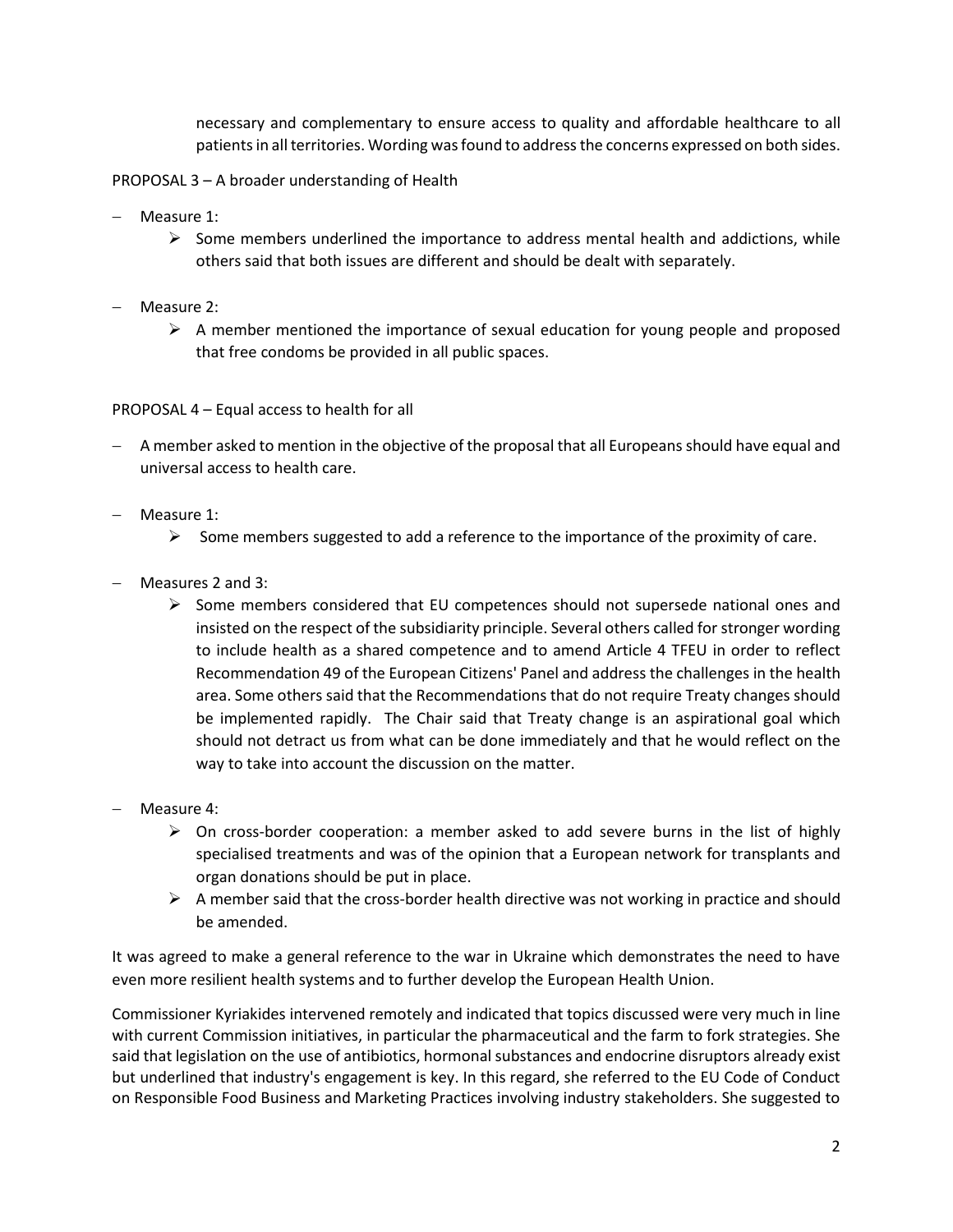add "safe choices" under proposal 1, measure 2. She also said that the Commission would adopt a proposal on a mandatory harmonised front-of-pack labelling at the end of 2022 but that there was no final decision on the system to be proposed. Regarding competences, she said that she could agree with a lot of what has been discussed, underlining at the same time the need to remain pragmatic and to focus on results, giving the example of the EU vaccine strategy. She considered that much can be done within the boundaries of the current Treaties. The Commission will assess carefully all proposals and turn them into policy actions.

## **3. Concluding remarks of the Chair**

\_\_\_\_\_\_\_\_\_\_\_\_\_\_\_\_\_\_\_\_\_\_\_\_\_\_\_\_\_\_\_\_

The Chair thanked all members for their involvement and constructive cooperation. Together with the Spokesperson of the Working Group, he would report to the Conference plenary on 8 April. He concluded that, based on the WG and Plenary debates, he intends to adjust, together with the Working Group Spokesperson and the Common secretariat, the revised draft proposals, and circulate them to the members of the Working Group.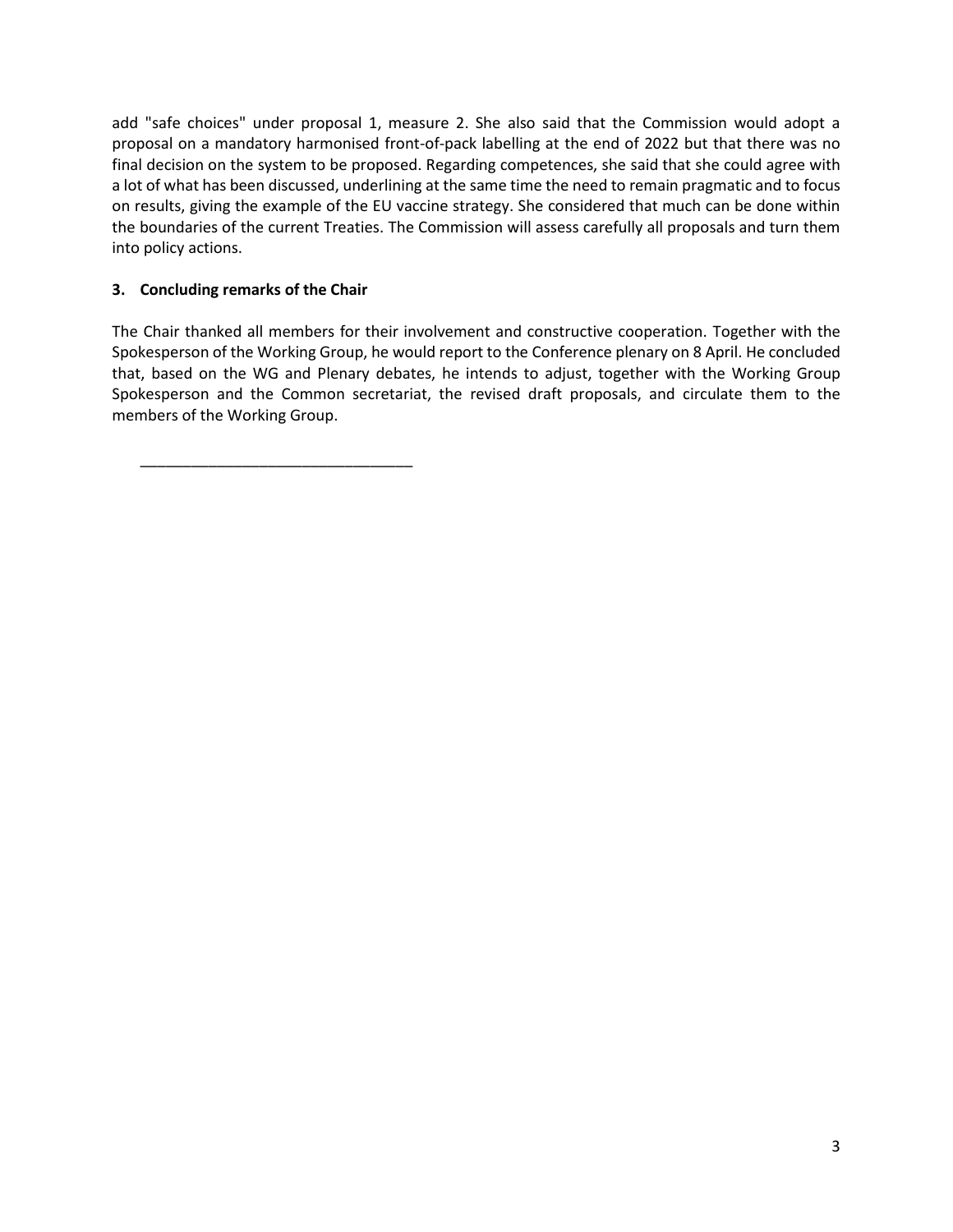## **ANNEX: List of Members of the Working Group on Health**

| <b>Title</b> | <b>First name</b> | <b>Last name</b>      | <b>Component</b>                                 |
|--------------|-------------------|-----------------------|--------------------------------------------------|
|              |                   |                       |                                                  |
| Mr           | Pascal            | <b>ARIMONT</b>        | <b>European Parliament</b>                       |
| Ms           | Alina             | BÂRGĂOANU             | National citizens panels/events                  |
| Ms           | Katerina          | <b>BAT'HOVÁ</b>       | Council                                          |
| Ms           | Linette Eleni     | <b>BLANKENSTEINER</b> | European citizens panels                         |
| Mr           | Leandro           | <b>BORG</b>           | Council                                          |
| Ms           | Claudette         | <b>BUTTIGIEG</b>      | <b>National Parliaments</b>                      |
| Ms           | Anda              | ČAKŠA                 | <b>National Parliaments</b>                      |
| Ms           | Susanna           | <b>CECCARDI</b>       | <b>European Parliament</b>                       |
| Mr           | Roberto           | <b>CIAMBETTI</b>      | Committee of the Regions                         |
| Mr           | Alain             | <b>COHEUR</b>         | <b>European Economic and Social</b><br>Committee |
| Ms           | Nathalie          | COLIN-OESTERLÉ        | <b>European Parliament</b>                       |
| Ms           | Margarita         | DE LA PISA CARRIÓN    | <b>European Parliament</b>                       |
| Ms           | Isabel            | DÍAZ AYUSO            | Committee of the Regions                         |
| Ms           | Ines              | <b>GASMI</b>          | European citizens panels                         |
| Ms           | Camille           | <b>GIRARD</b>         | European citizens panels                         |
| Ms           | Daniela           | GÎTMAN                | Council                                          |
| Mr           | Ilenia Carmela    | <b>GRECO</b>          | European citizens panels                         |
| Mr           | Sebastián         | <b>GUILLEN</b>        | European citizens panels                         |
| Ms           | Kinga             | JOÓ                   | National citizens panels/events                  |
| Ms           | Radka             | MAXOVÁ                | <b>European Parliament</b>                       |
| Ms           | Rūta              | MILIŪTĖ               | <b>National Parliaments</b>                      |
| Mr           | Alin Cristian     | <b>MITUȚA</b>         | <b>European Parliament</b>                       |
| Ms           | Dolors            | <b>MONTSERRAT</b>     | <b>European Parliament</b>                       |
| Mr           | <b>Nicolas</b>    | <b>MORAVEK</b>        | European citizens panels                         |
| Ms           | Linda             | <b>MOUSTAKIM</b>      | European citizens panels                         |
| Mr           | Renaud            | <b>MUSELIER</b>       | Local/Regional representative                    |
| Ms           | Ewa               | <b>NOWACKA</b>        | Council                                          |
| Ms           | Ria               | <b>OOMEN-RUIJTEN</b>  | <b>National Parliaments</b>                      |
| Mr           | <b>Dimitrios</b>  | PAPADIMOULIS          | <b>European Parliament</b>                       |
| Ms           | Troels de Leon    | PETERSEN              | European citizens panels                         |
| Mr           | Mark              | PLEŠKO                | National citizens panels/events                  |
| Mr           | Jean-François     | <b>RAPIN</b>          | <b>National Parliaments</b>                      |

# Chair: Maroš ŠEFČOVIČ (European Commission)